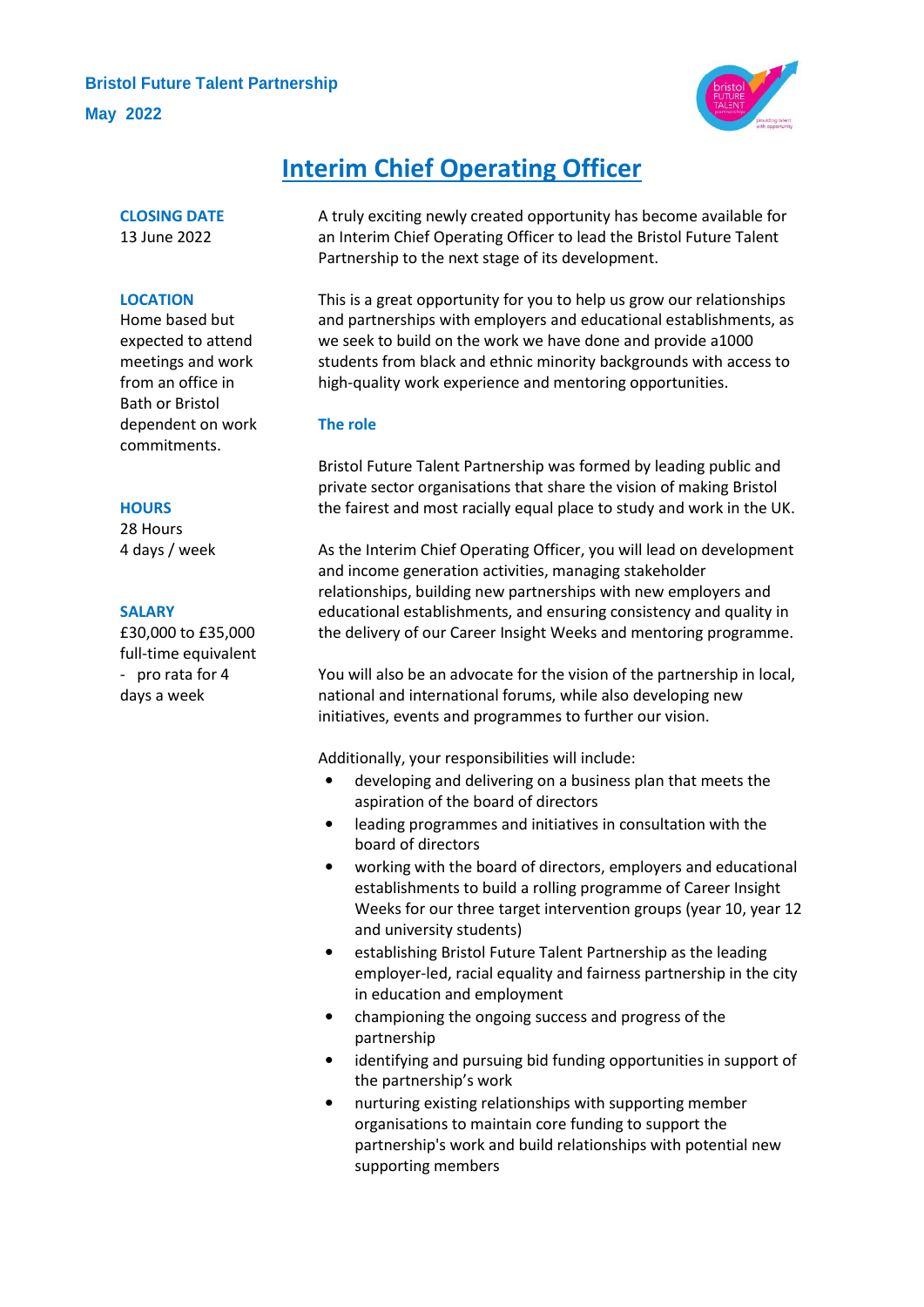

- keeping future income generation plans under constant review, as well as identifying and pursuing new sources of income and funding from private, public and/or voluntary sectors when appropriate opportunities arise
- identifying and pursuing opportunities for new impactful projects that will contribute to achieving the partnership's vision and business plan.

# **What do I need?**

To really flourish in this role, you will possess two years or more of leadership experience with responsibility for a company, large-scale project, initiative or programme with a track record of success.

You will be hugely passionate and have the breadth of knowledge, awareness and sensitivity needed to develop, nurture and manage partnerships and relationships with private and public sector organisations and educational establishments.

Additionally, you will have the following skills and experience:

- managing a company, organisation or project's budget, including financial reporting and management
- the successful management of strategic relationships with multiple and varied stakeholders and the ability to develop new relationships
- knowledge and experience of, and an interest in, racial equality, diversity, inclusion and fairness and the issues currently facing the Bristol city area
- self-motivated with good interpersonal skills and the ability to inspire, motivate and build partnerships and relationships
- strong planning and personal organisational skills and the ability to multi-task and be accountable across a range of activities, while also working to tight deadlines
- excellent verbal and written communication and presentation skills and the ability to communicate complex ideas and issues to different audiences in writing, in person or virtually
- confident and effective use and administration of IT systems, such as Microsoft 365 Business and virtual meeting platforms, such as Microsoft Teams and Zoom

# **Desirable skills and experience:**

- experience reporting to a board of directors and facilitating successful governance within a charitable, community interest company or non-profit setting
- acting as an ambassador for an organisation or project
- experience and a track record of success developing new strategic opportunities or relationships for an organisation,